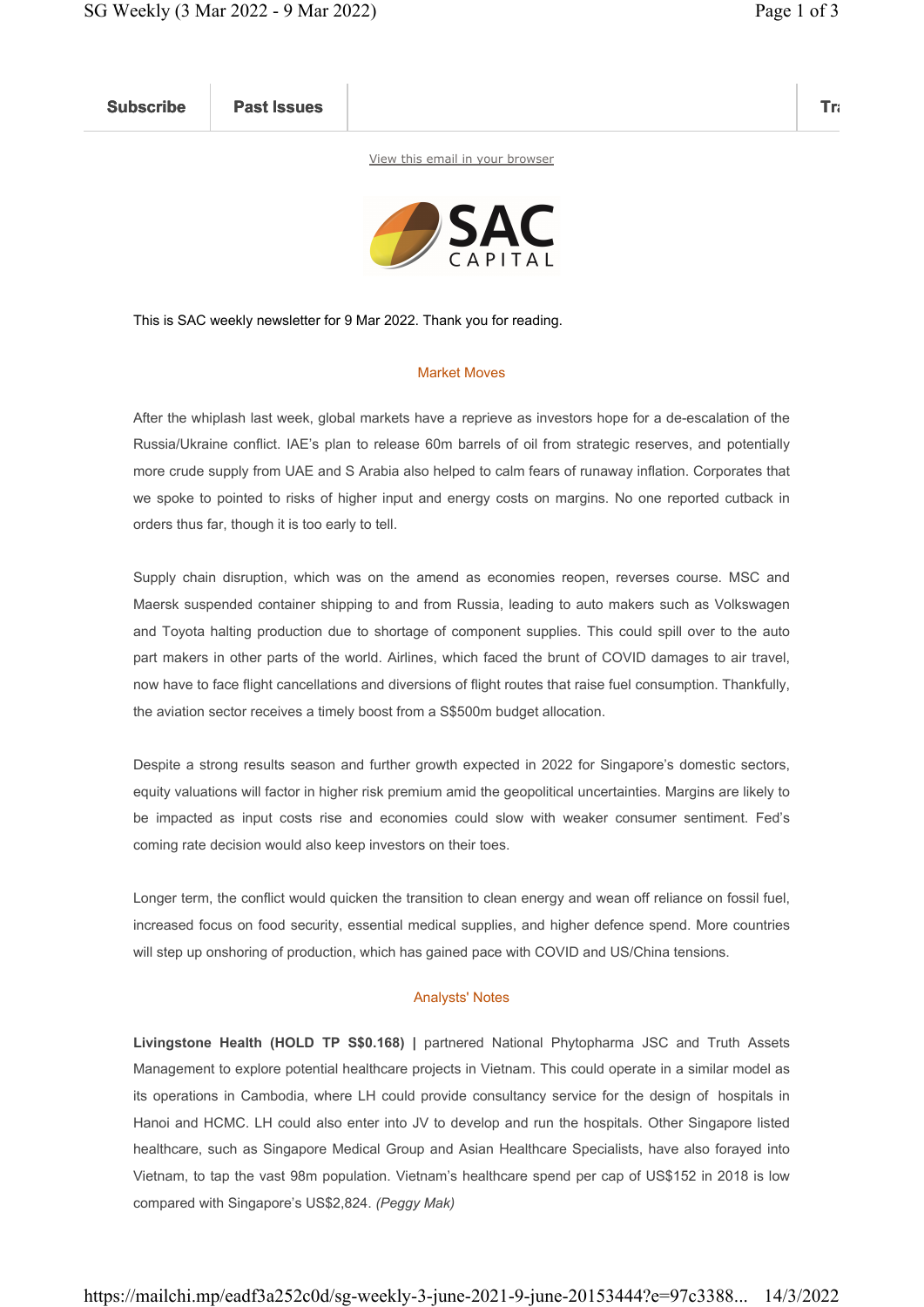Samudera Shipping Line | FY21 was a record year for the Group as revenue and net profit are at its highest in the past 5 years. Higher freight rates and volume handled (+16%) drove revenue up by 52% to US\$526.7m and contributed to a jump in gross margin to 27.9% (+19.4ppt). The Group has declared a total dividend of 14c/share for FY21 which translates to a yield of 19%. (FY20: 1%) Freight rates are still buoyant from capacity shortage as seen from China containerized freight index which was up 72% yoy as at 4 Mar 2022. However, with ~63% of its fleet belongs to chartered in vessels, gross margin comes under pressure from higher charter hire rate. Longer term charter has helped to preserve some margin. Operating cost is expected to climb along with higher bunker costs and costs related to delays at ports following Russia/Ukraine conflict. The Group is trading at PE of 2.3x and PB pf 0.9x and has a net cash of US\$169.5m (43% of its current market cap). (Lim Shu Rong)

Cordlife | Full year revenue fell 3.9% to S\$56.7m. Banking services saw a 6.3% decrease in new samples processed and stored as a result of COVID measures across the different countries, contributing to a 5.7% drop in revenue contribution to S\$53.1m. The drop was offset by an increase in diagnostic service segment, particularly from pre-natal testing services. Gross margin improved to 69.7% from 68.0% owing to clients opting for higher value plans and lower cost of sales incurred as a result of increased cost efficiency in service delivery and lower depreciation expenses.

Going forward, the Group is expected to grow its diagnostic services, especially in mother and child segment which is an extension to the pregnancy journey and the Group's core in blood banking. Management expects diagnostic services to form ~10% of the revenue from the current 6% going forward. Cordlife is currently trading at PE of 15.7x and PB of 0.7x. Growth for Cordlife is expected to remain muted in FY22. While we expect the diagnostic services to continue to experience growth in FY22, the banking services will continue to be impacted by low birth rate and a lack of promotional events, which typically attract new signups to Cordlife's banking services. (Lam Wang Kwan)

## Company News

Singapore O&G | Dymon Asia-led group, together with SOG's major shareholders with total stake of 71.4% launched a general offer for SOG for S\$140m, or P/B 3.3x. The deal priced SOG at 16.8x FY21E PE, or 12.6x if net cash holdings of S\$35m is excluded. SOG is a healthcare group with specialization in obstetrics and gynaecology, dermatology, cancer-related and paediatrics.